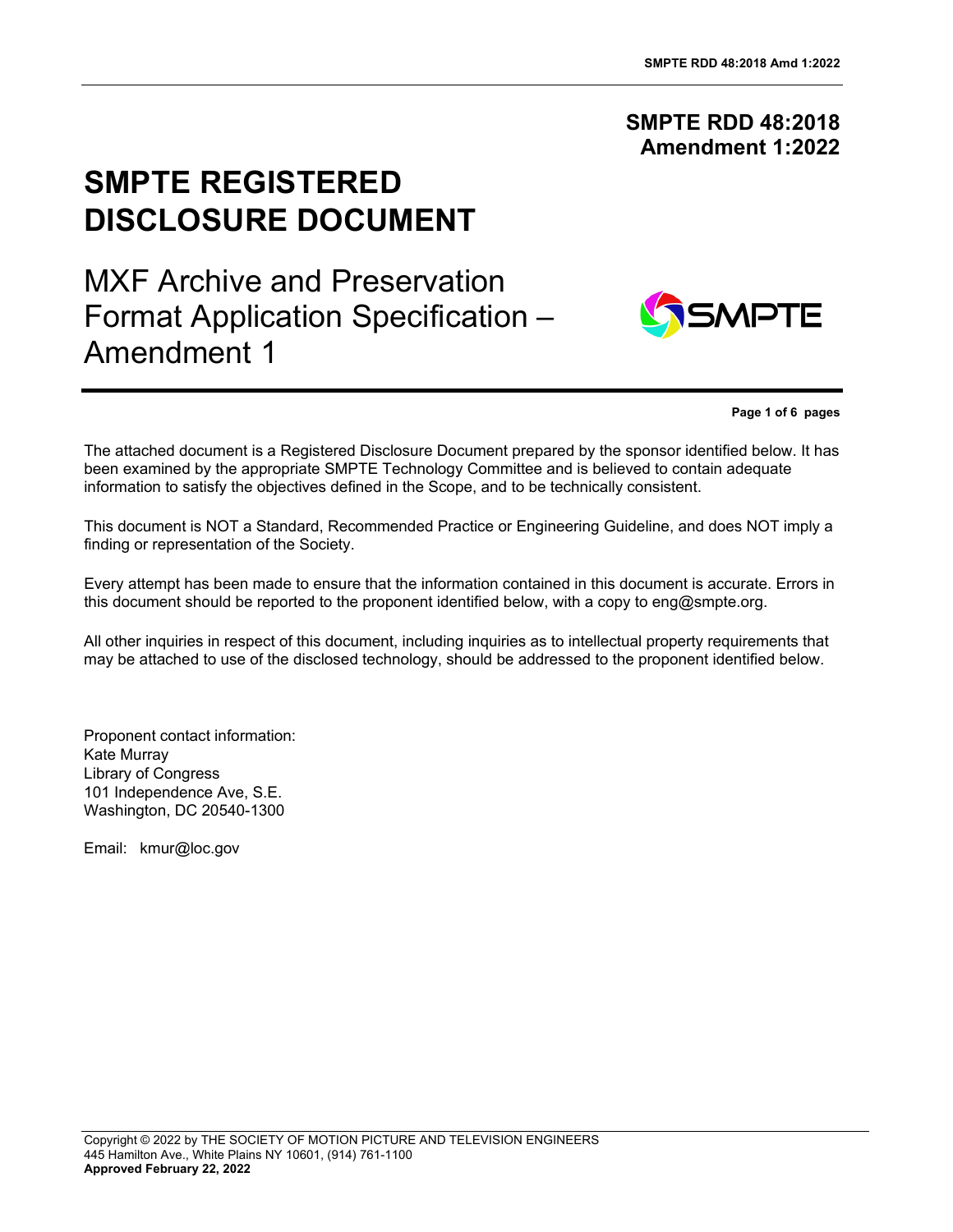#### **Table of Contents** Page **Page 2014**

|             | . |
|-------------|---|
|             |   |
| $2^{\circ}$ |   |
|             |   |
|             |   |

#### <span id="page-1-0"></span>**1 Scope**

This Amendment to RDD 48:2018 adds mapping of RFC 9043 FFV1 Video Coding Format Versions 0, 1, and 3 to RDD 48 and the MXF Generic Container.

### <span id="page-1-1"></span>**2 Conformance Notation**

Normative text is text that describes elements of the design that are indispensable or contains the conformance language keywords: "shall", "should", or "may". Informative text is text that is potentially helpful to the user, but not indispensable, and can be removed, changed, or added editorially without affecting interoperability. Informative text does not contain any conformance keywords.

All text in this document is, by default, normative, except: the Introduction, any section explicitly labeled as "Informative" or individual paragraphs that start with "Note:"

The keywords "shall" and "shall not" indicate requirements strictly to be followed in order to conform to the document and from which no deviation is permitted.

The keywords, "should" and "should not" indicate that, among several possibilities, one is recommended as particularly suitable, without mentioning or excluding others; or that a certain course of action is preferred but not necessarily required; or that (in the negative form) a certain possibility or course of action is deprecated but not prohibited.

The keywords "may" and "need not" indicate courses of action permissible within the limits of the document.

The keyword "reserved" indicates a provision that is not defined at this time, shall not be used, and may be defined in the future. The keyword "forbidden" indicates "reserved" and in addition indicates that the provision will never be defined in the future.

A conformant implementation according to this document is one that includes all mandatory provisions ("shall") and, if implemented, all recommended provisions ("should") as described. A conformant implementation need not implement optional provisions ("may") and need not implement them as described.

Unless otherwise specified, the order of precedence of the types of normative information in this document shall be as follows: Normative prose shall be the authoritative definition; Tables shall be next; then formal languages; then figures; and then any other language forms.

Licensed under a Creative Commons Attribution-Share Alike 4.0 International License. (CC BY-SA 4.0).

NOTES: This document builds upon SMPTE RDD48:2018 MXF Archive and Preservation Format Registered Disclosure Document. Following the rules of the CC BY-SA 4.0 license for adapted material, this amendment continues with the same CC BY-SA 4.0 license as the 2018 SMPTE RDD.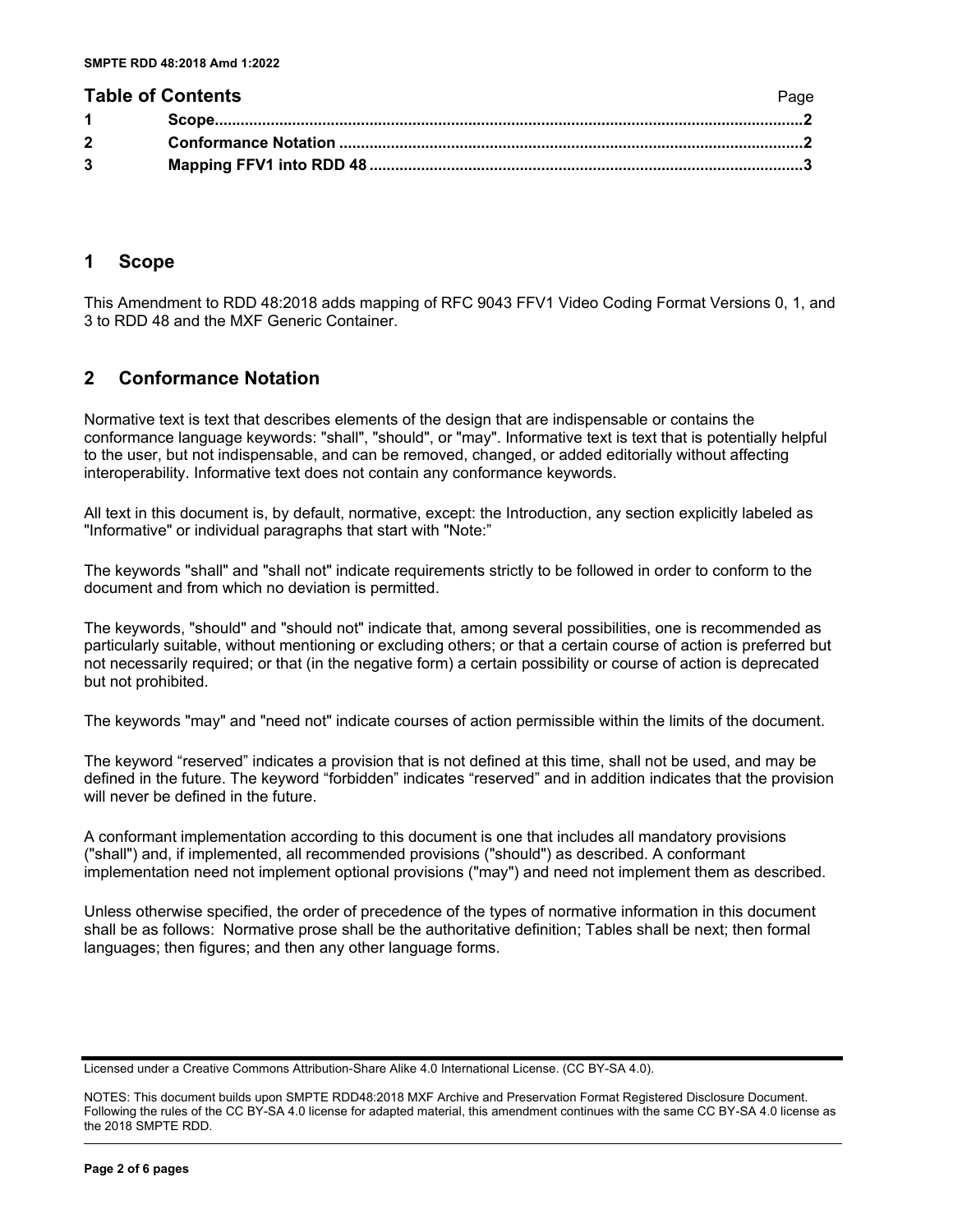## <span id="page-2-0"></span>**3 Mapping FFV1 into RDD 48**

#### **In section 3 Reference Documents**

#### **Add**

IETF RFC 9043 FFV1 Video Coding Format Version 0, 1, and 3

## **In section 6.2.10.4.2 Retain Source Encoding Essences and MXF GC Mapping Add to bulleted enumerations**

• RDD 48 (this document) Appendix K - FFV1

#### **In section 6.2.10.4.5 Shim Parameter Table for Picture Essence – Retain Source Encoding as Acquired**

#### **Add to enumerations in table**

| Picture family for<br>retain born digital as<br>acquired | Picture signal<br>schemes<br>(compression or<br>sampling or other) | picture_family                  | Gentle   | FFV1 (RDD 48 Appendix K) |
|----------------------------------------------------------|--------------------------------------------------------------------|---------------------------------|----------|--------------------------|
| Permitted pixel layout                                   | PixelLayout types that<br>may be present in the<br>file            | pixel_layout                    | Moderate | RDD 48 Appendix K        |
| Permitted containers                                     | Essence container<br>types that may be<br>present in the file.     | permitted_essence_co<br>ntainer | Moderate | RDD 48 Appendix K        |

#### **Add Annex K. FFV1 - Mapping of IETF RFC 9043 FFV1 Video Coding Format Versions 0, 1, and 3 to the MXF Generic Container**

(see next page)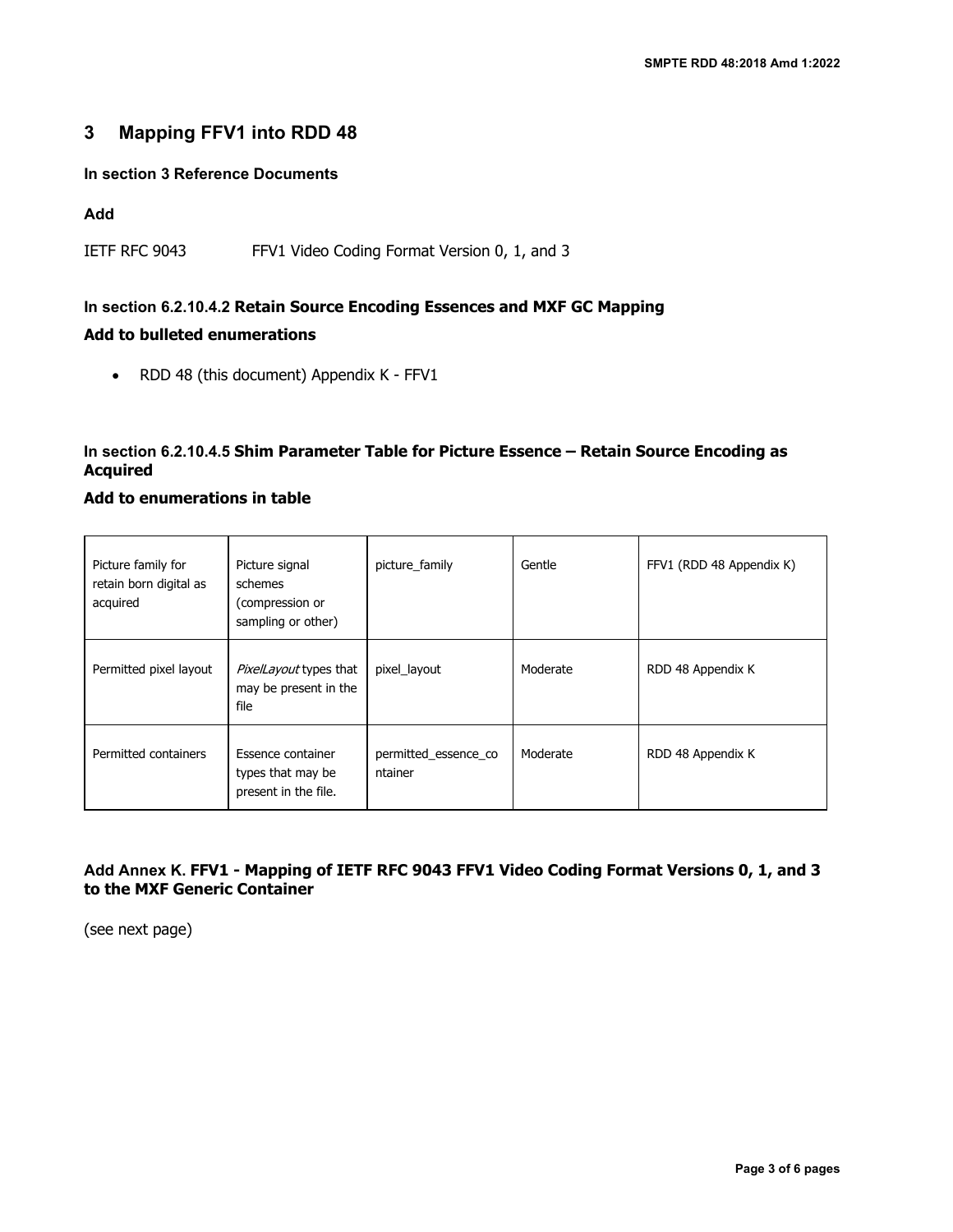## **Annex K. FFV1 - Mapping of IETF RFC 9043 FFV1 Video Coding Format Versions 0, 1, and 3 to the MXF Generic Container**

## K.1 Introduction (informative)

The FFV1 bitstream is defined by IETF RFC 9043 FFV1 Video Coding Format Versions 0, 1, and 3. FFV1 is a lossless, intra-frame video encoding format designed to efficiently compress video data to approximately 70% of the bitrate of uncompressed video. It can support a variety of color spaces including YCbCr and RGB along with frame level fixity and self-describing metadata.

## K.2 *Mapping FFV1 Streams to the MXF Generic Container*

The mapping of the FFV1 stream shall use the MXF Generic Container in the Frame-based wrapping, Clipbased wrapping or the Custom wrapping as defined in SMPTE ST 379-1 and SMPTE ST 379-2.

## K.3 Key-Length-Value Coding

#### **K.3.1 Picture Element Key**

FFV1 streams shall be wrapped using the FFV1 Picture Element Key as defined in this section.

The values of the first 12 bytes of the Essence Element Key are defined in SMPTE ST 379-1 and SMPTE ST 379-2. The values of the last four bytes of the Picture Element Key are given in Table K.1.

| <b>Byte No.</b> | <b>Description</b>                                                                         | Value (hex)            | <b>Meaning</b>                                                                             |  |  |
|-----------------|--------------------------------------------------------------------------------------------|------------------------|--------------------------------------------------------------------------------------------|--|--|
| $1 - 12$        | Specified by the MXF Generic Container Specification,<br>SMPTE ST 379-1 and SMPTE ST 379-2 |                        |                                                                                            |  |  |
| 13              | Item Type Identifier                                                                       | 15h                    | Generic Container Picture Item (as<br>defined in SMPTE ST 379-1 and SMPTE ST<br>$379 - 21$ |  |  |
| 14              | Essence Element Count                                                                      | kkh                    | Count of Picture Elements in this<br>Picture Item                                          |  |  |
| 1.5             | Essence Element Type                                                                       | 1 <sub>dh</sub><br>1eh | Frame Wrapped FFV1 Picture Element<br>Clip Wrapped FFV1 Picture Element                    |  |  |
| 16              | Essence Element Number                                                                     | nnh                    | The Number (used as an Index) of this<br>Picture Element in this Picture Item              |  |  |

**Table K.1 – Key Value for the FFV1 Picture Element** (Informative)

### **K.3.2** Picture Element Length

The length field of the KLV coded Element shall be 4 bytes BER long-form encoded (i.e. 83h.xx.yy.zz) for Frame wrapping. The length field of the KLV coded Element shall be 8 bytes BER long-form encoded (i.e., 87h.aa.bb.cc.dd.ee.ff.gg) for Clip wrapping. For all Edit Units of the essence container and shall be either 4 bytes or 8 bytes as appropriate.

### **K.3.3** Picture Element Value

The Picture Element Values shall be the FFV1 access unit. The bit streams carried in the Value field shall contain complete access units including their relevant parameter sets.

Note: Stream format is defined in the Byte 14 of the Essence Container Label described in Section K.3.1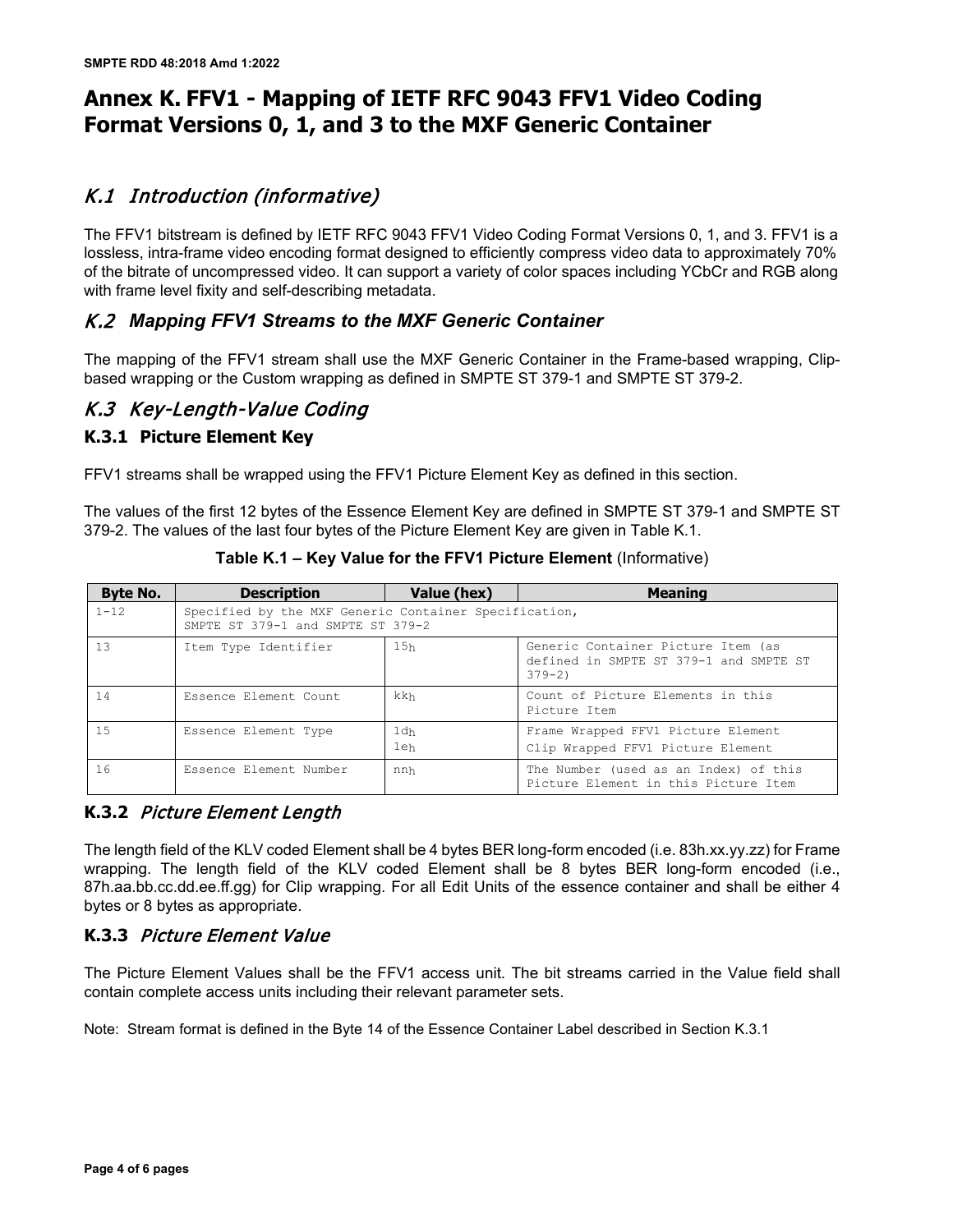## K.4 SMPTE Label Values

## **K.4.1** Essence Container Label

This Essence Container Label is the UL value carried in the Essence Containers Properties of the Partition Packs, Preface Set and File Descriptor.

| Table K.2–Essence Container Label Values for FFV1 Picture Element |  |  |  |
|-------------------------------------------------------------------|--|--|--|
|-------------------------------------------------------------------|--|--|--|

| Item Name              | <b>Symbol</b>          | <b>Kind</b> | <b>Item UL</b>                                       |
|------------------------|------------------------|-------------|------------------------------------------------------|
| MXFGCFFV1PicturesFrame | MXFGCFFV1PicturesFrame | LEAF        | urn:smpte:ul:<br>060e2b34.0401010d.0d010301.02230100 |
| MXFGCFFV1PicturesClip  | MXFGCFFV1PicturesClip  | LEAF        | urn:smpte:ul:<br>060e2b34.0401010d.0d010301.02230200 |

## **K.4.2** Picture Essence Coding Label

The Picture Essence Coding Label is used in the Generic Picture Essence Descriptor

#### **Table K.3– Picture Essence Coding Label Values for FFV1 Picture Element**

| Item Name           | <b>Symbol</b>       | <b>Kind</b> | <b>Item UL</b>                                       |
|---------------------|---------------------|-------------|------------------------------------------------------|
| FFV1PictureCodingV0 | FFV1PictureCodingV0 | LEAF        | urn:smpte:ul:<br>060e2b34.0401010d.04010202.03090100 |
| FFV1PictureCodingV1 | FFV1PictureCodingV1 | LEAF        | urn:smpte:ul:<br>060e2b34.0401010d.04010202.03090200 |
| FFV1PictureCodingV3 | FFV1PictureCodingV3 | LEAF        | urn:smpte:ul:<br>060e2b34.0401010d.04010202.03090400 |